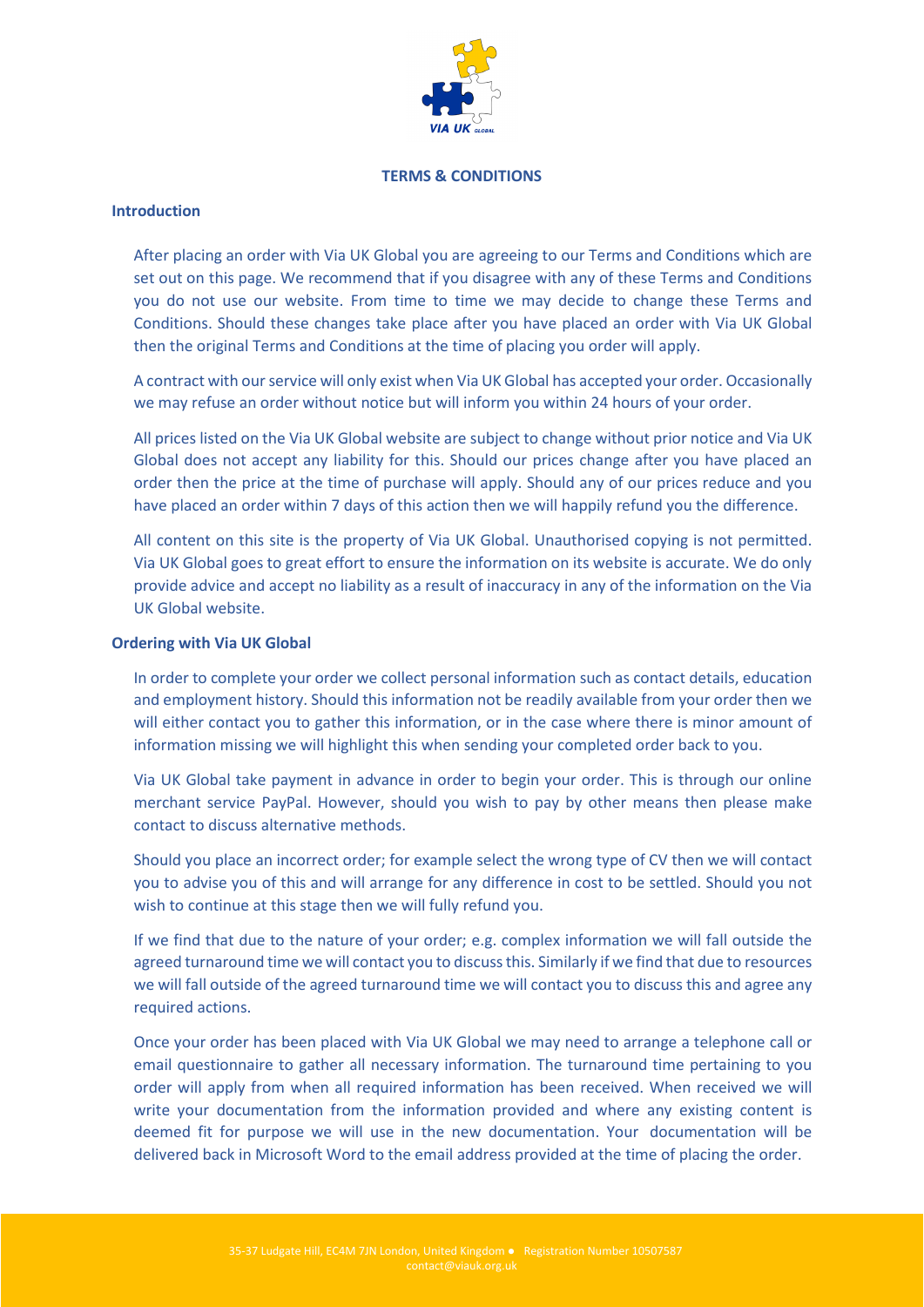

We do recommend that throughout the process of your order being completed you do check your Junk or Spam folder. We cannot accept any liability for where an order has been sent but perceived as not received for this reason.

Once you have received your order we will assume your order is complete unless you advise us that adjustments are required. In order to be as efficient as possible we do recommend you to outline any required adjustments in an email and send this to Once we have received your email we will respond should we feel in our experience your adjustments need to be re-considered. We aim to complete any requested adjustments within 4 days of your request. If you would like it sooner then please do advise us of this so that we may try and do the adjustments sooner. Should adjustments be minimal in nature (e.g. 1-2 sentences) then we do recommend you adjust the CV and send it to us and we can review within 2 days and advise on any recommendations.

We provide our services in good faith and complete orders to the best of our knowledge by experienced career coaches. We cannot accept any liability should you suffer any loss or damage from taking our advice.

## **Cancellation & Returns Policy**

The service provided by Via UK Global are goods 'made to consumer's specifications or clearly personalised'. It is for this reason that are services are exempt from the normal distance selling regulations.

As part of our on-going commitment to 100% customer satisfaction, we guarantee to revise your CV until you are 100% satisfied. This is our 100% satisfaction guarantee. Other than where you have selected a service which is less than the cost of what you should have paid then we do not offer any refunds.

#### **Complaints**

In the unlikely event you have a complaint or grievance in relation to your order with Via UK Global please email us at once received your complaint will be investigated and we will reply to you within 3 working days.

#### **PRINCIPAL TERMS & CONDITIONS**

By placing an order with Via UK Global (viauk.org.uk) you -the Client- agree to accept our Terms and Conditions.

- 1.1. We reserve the right to change these Terms & Conditions at any time and without notice, and your continued use of our services following any change shall be deemed to be your acceptance of such change. It is your responsibility to check the Terms & Conditions of Use regularly for changes. If you do not agree with any change to the Terms & Conditions of Use you must immediately stop using our services.
- 1.2. Furthermore, your access to and use of Via UK Global (viauk.org.uk) and other web sites owned by us (the/our "web sites" and or Social Media) are subject exclusively and strictly to our Terms and Conditions.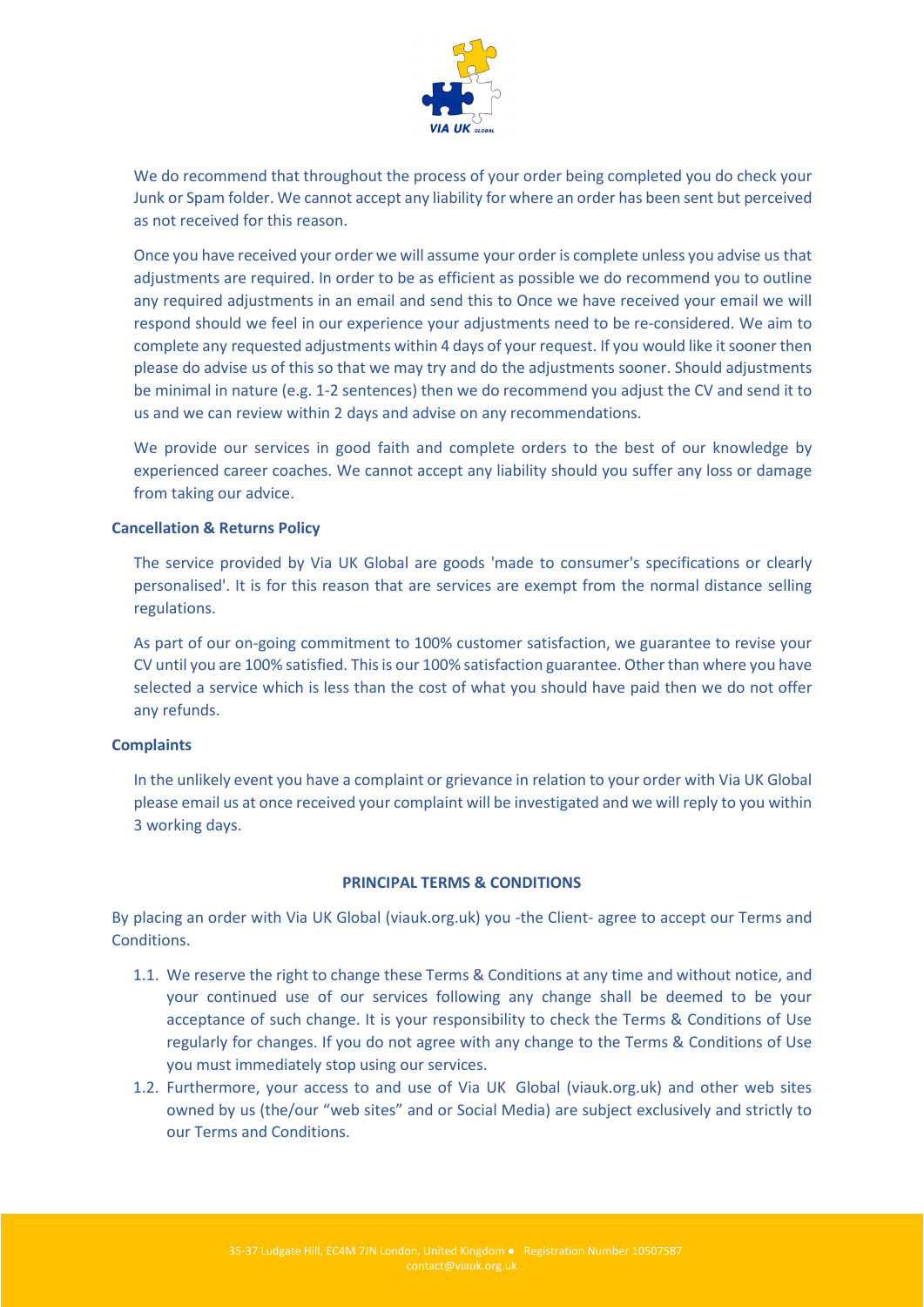

- 1.3. No contract subsists until we accept your order. We may choose not to accept your order for any reason. We reserve the right to withdraw any goods/services at any time. All prices are subject to change at any time prior to a contract being entered into and are subject to change without notice. We will not be liable to you or anyone else for refusing to accept your order, withdrawing any goods/services or changing any prices.
- 1.4. We retain the right to revoke your right to continued use of our services at our discretion.
- 1.5. These Terms & Conditions of Use shall be governed by the laws of England and you agree to submit to the exclusive jurisdiction of the English court.
- 1.6. Your statutory rights are not affected by any of our terms, conditions or policies.

# **Turnaround Times**

- 2. The following clauses relate purely to our CV Offer Letter writing services and LinkedIn profile service and are obviously not applicable to our interview coaching service.
- 2.1. We aim to process orders within 24 hours after initial consultation.
- 2.2. We cannot be held liable for any further losses incurred as a result of failure to meet these timescales.
- 2.3. NB: All turnaround times relate only to standard Monday Friday working days and exclude weekends and Bank Holidays.

## **Payments, Refunds & VAT**

- 3. Payment is required in full with all orders. We reserve the right to allow time for bank clearance of cheque payments although we will generally only do so in cases where there have been previous problems with payment.
- 3.1. Within the UK, all services are deemed to begin, by agreement, before the end of the cooling off period (as defined by United Kingdom's Consumer Protection (Distance Selling) Regulations 2000), early delivery being essential to the vast majority of our clients. Furthermore, under the above-mentioned regulations, all our goods are 'made to the consumer's specifications or clearly personalised' and are therefore exempt.
- 3.2. We reserve the right to terminate any contract due to offensive behaviour from a client. Offensive behaviour is defined as aggressive or abusive behaviour towards our staff. It should be noted that in the event of a dispute we welcome arbitration from a respected and mutually agreed independent third party such as "Which?".
- 3.3. All prices are fully inclusive of VAT for customers based within the EU, including the UK. No charge is made in respect of VAT for customers based outside the EU. Please note that we are not responsible for any other importation taxes, sales taxes or charges that may be levied at the delivery destination.

## **Complaints**

4. We endeavour to respond to all correspondence, including complaints, within a maximum of 24 hours from receipt. All complaints must be made in writing; our telephone staff are not authorised to handle such matters. Complaints may be made by email, except in cases where a client's account has been terminated as a result of abusive conduct, in which case the associated email address(es) will also have been barred/blocked and complaints can only be received by telephone.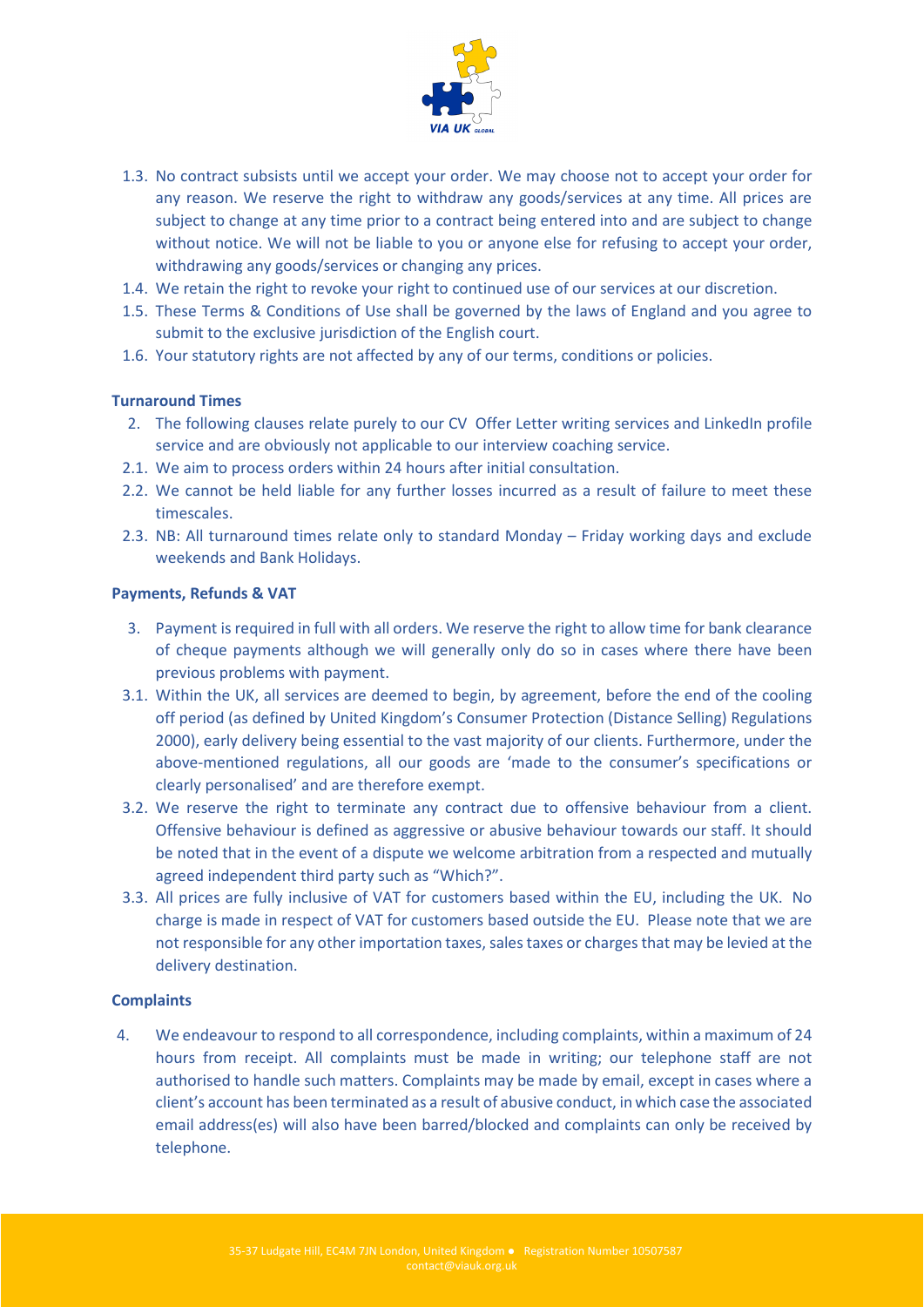

4.1. Any complain arising from these terms and conditions will be submitted to and resolved by arbitration, from a respected and mutually agreed independent third party such as "Which?"

## **Service Specific Terms and Conditions**

5. CV, Cover Letter and LinkedIn Writing: We do not undertake to include non-text elements, e.g. graphics (logos, photographs, etc.) within our CVs, with the exception of simple lines and boxes, nor do we undertake to make use of colour.

## **Web Site Use**

- 6. You warrant that you will use our web sites only in accordance with these Terms & Conditions and only for lawful purposes and in a lawful manner.
- 6.1. You warrant that all information which you provide to us is true, accurate, current and complete in all respects and that you will notify us immediately of any changes to such information.
- 6.2. We reserve the right to change or remove (temporarily or permanently) a web site (or any part of it) without notice to you and you confirm that we shall not be liable to you for any such change or removal.
- 6.3. Our web sites are provided to you on an 'as is' and 'as available' basis without any warranty being given in relation to the web sites including (but not limited to) implied warranties of noninfringement, compatibility, security, accuracy or any implied warranty arising from course of dealing or usage or trade.
- 6.4. We make no warranty that the web sites will meet your requirements or will be uninterrupted, timely, or error-free, that defects will be corrected or that the site or the server(s) that makes it available are free of viruses or bugs.
- 6.5. We will not be responsible or liable to you for any loss of material uploaded or transmitted through our web sites.
- 6.6. All emails and any attachment(s) is/are confidential. If an email is received by a party who is not the intended recipient they are requested to notify us immediately, delete it from their system and refrain from copying or using it for any purpose or disclosing its contents in any other way.
- 6.7. We are not responsible for the content of emails which may or may not contain personal views. Anything said or contained within an email does not necessarily reflect our views and opinions unless specifically stated.
- 6.8. Internet communications are not secure and may be intercepted.
- 6.9. Any links on our web sites to third party web sites are provided purely as an information source and we do not endorse, approve, certify or control links to or information provided by other individuals, institutions or organisations, and do not guarantee the accuracy, completeness, efficacy, timeliness, or correct sequencing of information located at external Internet addresses, nor are we are responsible for the terms, conditions, policies or security of these web sites.

## **Intellectual Property**

7. You acknowledge and agree that all copyright, trademarks and all other intellectual property rights in all material on our web sites, site design, structure and graphics and all software and source codes connected with our web sites shall remain at all times vested in us or our licensors. You are permitted to use this material only as expressly authorised by us.